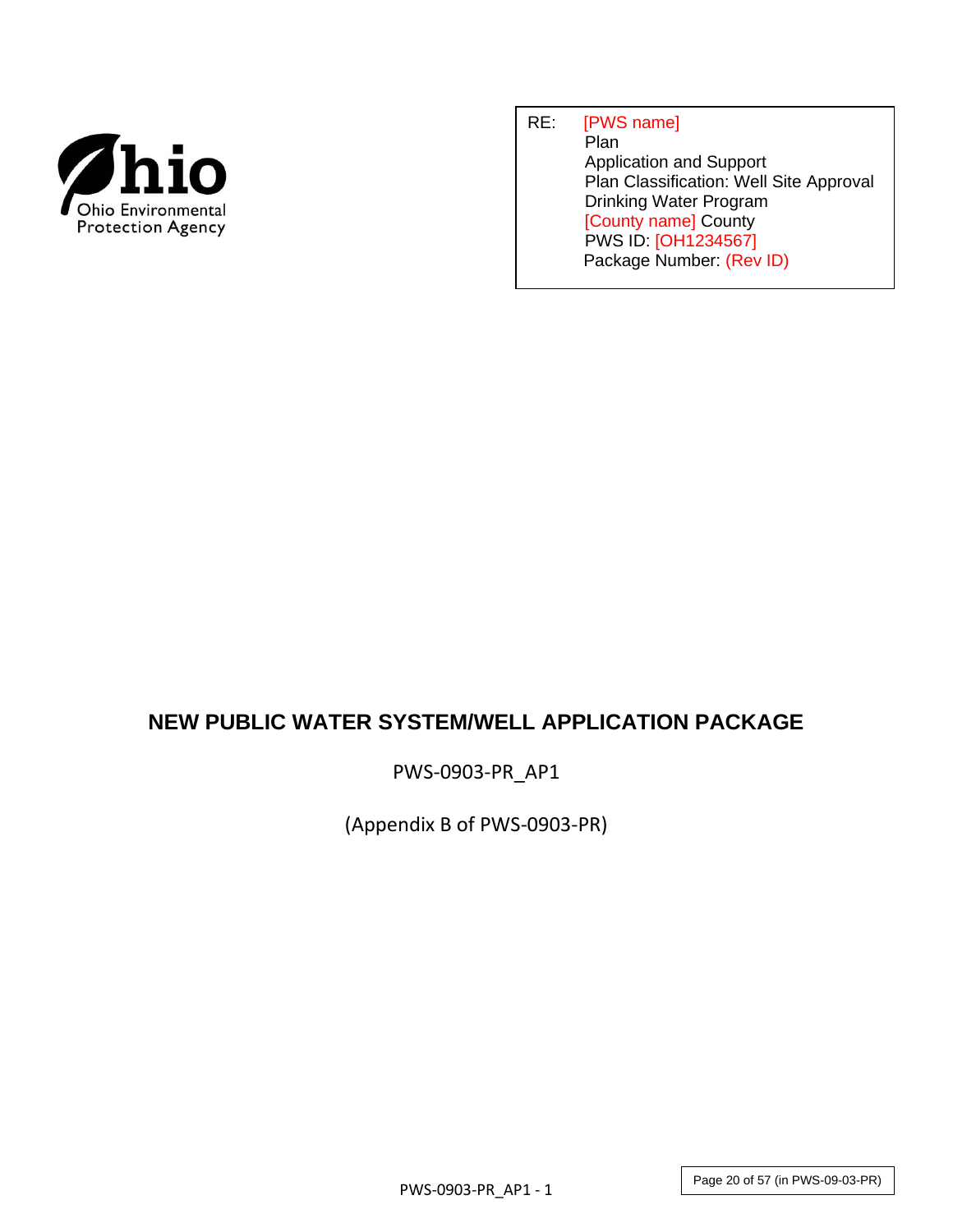#### **NEW PUBLIC WATER SYSTEM/WELL APPLICATION PACKAGE: PART 1 - CONTACT INFORMATION**

|                                                                                                                                                                                                                                                                                                                                                           | Fill out all applicable sections as appropriate:                                                                                                                        |                                                                                            |              |                        |                        |                                                                                                                             |                      |              |                          |     |       |
|-----------------------------------------------------------------------------------------------------------------------------------------------------------------------------------------------------------------------------------------------------------------------------------------------------------------------------------------------------------|-------------------------------------------------------------------------------------------------------------------------------------------------------------------------|--------------------------------------------------------------------------------------------|--------------|------------------------|------------------------|-----------------------------------------------------------------------------------------------------------------------------|----------------------|--------------|--------------------------|-----|-------|
| <b>Property Owner (PO)</b> (Legal owner as described by the County Auditor)                                                                                                                                                                                                                                                                               |                                                                                                                                                                         |                                                                                            |              |                        |                        |                                                                                                                             |                      |              |                          |     |       |
| Name                                                                                                                                                                                                                                                                                                                                                      |                                                                                                                                                                         |                                                                                            |              |                        |                        |                                                                                                                             | <b>Primary Phone</b> |              |                          |     |       |
| <b>Street</b>                                                                                                                                                                                                                                                                                                                                             |                                                                                                                                                                         |                                                                                            |              | City                   |                        |                                                                                                                             |                      | <b>State</b> |                          | Zip |       |
| Email                                                                                                                                                                                                                                                                                                                                                     |                                                                                                                                                                         |                                                                                            |              |                        |                        |                                                                                                                             |                      |              |                          |     |       |
|                                                                                                                                                                                                                                                                                                                                                           | Business Owner (OW) and Financial Contact (FC) (Individual responsible for water system through lease or other<br>written agreement, if different from property owner.) |                                                                                            |              |                        |                        |                                                                                                                             |                      |              |                          |     |       |
| Name                                                                                                                                                                                                                                                                                                                                                      |                                                                                                                                                                         |                                                                                            |              |                        |                        |                                                                                                                             | <b>Primary Phone</b> |              |                          |     |       |
| <b>Street</b>                                                                                                                                                                                                                                                                                                                                             |                                                                                                                                                                         |                                                                                            |              | City                   |                        |                                                                                                                             |                      | <b>State</b> |                          | Zip |       |
| Emergency<br>Phone                                                                                                                                                                                                                                                                                                                                        |                                                                                                                                                                         |                                                                                            |              | Email                  |                        |                                                                                                                             |                      |              |                          |     |       |
|                                                                                                                                                                                                                                                                                                                                                           |                                                                                                                                                                         | Administrative Contact (AC) (Individual responsible for ensuring water system compliance.) |              |                        |                        |                                                                                                                             |                      |              |                          |     |       |
| Name                                                                                                                                                                                                                                                                                                                                                      |                                                                                                                                                                         |                                                                                            |              |                        |                        |                                                                                                                             | <b>Primary Phone</b> |              |                          |     |       |
| <b>Street</b>                                                                                                                                                                                                                                                                                                                                             |                                                                                                                                                                         |                                                                                            |              | City                   |                        |                                                                                                                             |                      | <b>State</b> |                          | Zip |       |
| Emergency<br>Phone                                                                                                                                                                                                                                                                                                                                        |                                                                                                                                                                         |                                                                                            |              | Email                  |                        |                                                                                                                             |                      |              |                          |     |       |
| Operating Organization (LE) (Organization/individual responsible for operation and/or sampling, if different from owner)                                                                                                                                                                                                                                  |                                                                                                                                                                         |                                                                                            |              |                        |                        |                                                                                                                             |                      |              |                          |     |       |
| Org. Name                                                                                                                                                                                                                                                                                                                                                 |                                                                                                                                                                         |                                                                                            |              |                        |                        |                                                                                                                             | <b>Office Phone</b>  |              |                          |     |       |
| <b>Street</b>                                                                                                                                                                                                                                                                                                                                             |                                                                                                                                                                         |                                                                                            |              | City                   |                        |                                                                                                                             | <b>State</b>         |              | Zip                      |     |       |
| Email                                                                                                                                                                                                                                                                                                                                                     |                                                                                                                                                                         |                                                                                            |              |                        |                        |                                                                                                                             |                      |              |                          |     |       |
|                                                                                                                                                                                                                                                                                                                                                           |                                                                                                                                                                         | Water Treatment Plant (WTP) (Physical Address)                                             |              |                        |                        |                                                                                                                             |                      |              |                          |     |       |
| <b>PWS Name</b>                                                                                                                                                                                                                                                                                                                                           |                                                                                                                                                                         |                                                                                            |              |                        |                        |                                                                                                                             |                      |              |                          |     |       |
| <b>WTP</b><br>Name                                                                                                                                                                                                                                                                                                                                        |                                                                                                                                                                         |                                                                                            |              | PWS ID, if available   |                        |                                                                                                                             | OH                   |              |                          |     |       |
| <b>Street</b>                                                                                                                                                                                                                                                                                                                                             |                                                                                                                                                                         |                                                                                            |              | City                   |                        |                                                                                                                             |                      | <b>State</b> |                          | Zip |       |
| County                                                                                                                                                                                                                                                                                                                                                    |                                                                                                                                                                         |                                                                                            |              |                        |                        |                                                                                                                             |                      |              |                          |     |       |
|                                                                                                                                                                                                                                                                                                                                                           |                                                                                                                                                                         | Applicant (Person completing this application)                                             |              |                        |                        |                                                                                                                             |                      |              |                          |     |       |
| Name                                                                                                                                                                                                                                                                                                                                                      |                                                                                                                                                                         |                                                                                            | <b>Title</b> |                        |                        |                                                                                                                             |                      |              |                          |     |       |
| <b>Street</b>                                                                                                                                                                                                                                                                                                                                             |                                                                                                                                                                         |                                                                                            |              | City                   |                        |                                                                                                                             |                      | <b>State</b> |                          | Zip |       |
| <b>Primary Phone</b>                                                                                                                                                                                                                                                                                                                                      |                                                                                                                                                                         |                                                                                            |              | <b>Emergency Phone</b> |                        |                                                                                                                             |                      |              |                          |     |       |
| Email                                                                                                                                                                                                                                                                                                                                                     |                                                                                                                                                                         |                                                                                            |              |                        |                        |                                                                                                                             |                      |              |                          |     |       |
| <b>OHIO EPA USE ONLY</b>                                                                                                                                                                                                                                                                                                                                  |                                                                                                                                                                         |                                                                                            |              |                        |                        |                                                                                                                             |                      |              |                          |     |       |
| Day Care Center<br><b>Other Non-Transient Area</b><br>Subdivision<br><b>Recreation Area</b><br>Industrial/Agricultural<br><b>Other Transient Area</b><br>Primary<br><b>Highway Rest Area</b><br>Restaurant<br>Service Area<br>Institution<br><b>Interstate Carrier</b><br>Hotel/Motel<br><b>Retail Employees</b><br><b>Medical Facility</b><br>Other Area |                                                                                                                                                                         |                                                                                            |              |                        | School<br>Municipality | <b>Service Station</b><br><b>Homeowners Association</b><br>Summer Camp<br>Mobile Home Park<br><b>Other Residential Area</b> |                      |              |                          |     |       |
| Well FAC ID                                                                                                                                                                                                                                                                                                                                               |                                                                                                                                                                         |                                                                                            |              | <b>PWS ID</b>          | OH                     |                                                                                                                             |                      | TP ID        |                          |     |       |
| Source Type                                                                                                                                                                                                                                                                                                                                               |                                                                                                                                                                         | GW<br><b>GWP</b>                                                                           | $\sqrt{ }$   | <b>SW</b>              |                        | <b>SWP</b>                                                                                                                  |                      |              | <b>Minimal Treatment</b> |     | Y / N |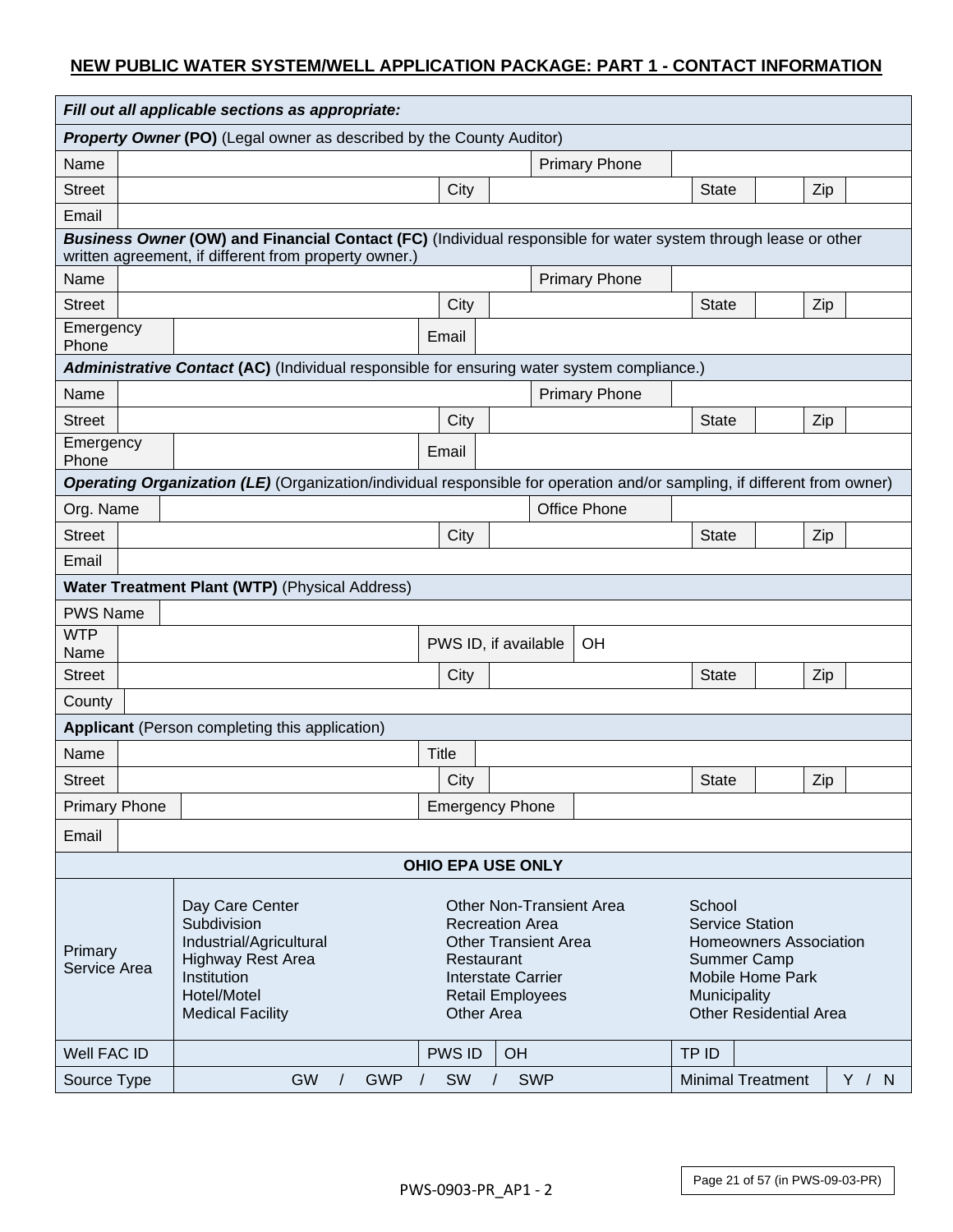## **NEW PUBLIC WATER SYSTEM/WELL APPLICATION PACKAGE: PART 2 - PUBLIC WATER SYSTEM (PWS) INFORMATION 1. Is this an existing public water system?**  $□ Y □ N *If yes, PWS ID:*$ **2. Is your facility connected to a drinking water supplier (city, village, other water system)?** ☐ Y ☐ N *of supplier: If yes, name*  **3. Is your facility served by a potable well?** ☐ Y ☐ N *If yes, how many potable wells are located on site?*  **4. Are additional wells under consideration for the future?**  $□ Y □ N$  *If yes, when?* **5. Are multiple wells already in use at the site?** ☐ Y ☐ N *If yes, complete "Existing Well Information" table below.* **6. The well will be used for (Check all that apply):**  ☐ Drinking ☐ Cooking ☐ Dishwashing ☐ Hand Washing ☐ Bathing/Showering ☐ Soda Fountain ☐ Coffee ☐ Ice ☐ Oral hygiene **7. This facility has its own (Check all that apply):** □ □ Well(s) □ Cistern □ Spring □ Lake/Pond □ Other: **8. Does this facility plan to sell and/or treat water?** ☐ Y ☐ N *If yes, do you currently intend to submeter or resell water?*   $\Box Y$   $\Box N$ **9. Will this well increase the withdrawal of groundwater?** □ Y □ N *If yes for a new system, include an outline of your proposed Asset Management Program with the submission of this application by completing Part 3. If yes for an existing system, revise your asset management program as necessary to include the new well and submit the revised pages.* **10. Are other sources of water available, including a regional water system to tie into?** ☐ Y ☐ N *If yes, complete Part 3.* **12. Will the well result in new or increased consumption of more than two million gallons per day?** ☐ Y *Proceed to question 12a. below.*  ☐ N *Proceed to question 13 below.* **a. Was the public water system in operation on June 29, 1988 and no substantial changes in design capacity are proposed?** ☐ Y *Your facility is required to apply for a permit through the Ohio Department of Natural Resources (ODNR), Water Resources Division (WRD), in accordance with ORC Section 1521.23. Submit to Ohio EPA a copy of any certification, continuing monitoring, or other data or reports required by the chief of the ODNR WRD pursuant to a permit issued under either ORC Section 1521.29 or 1522.12 and any revised ground water model required by the chief.*  $\Box N$ *Proceed to question 12b. below.*

Page 22 of 57 (in PWS-09-03-PR)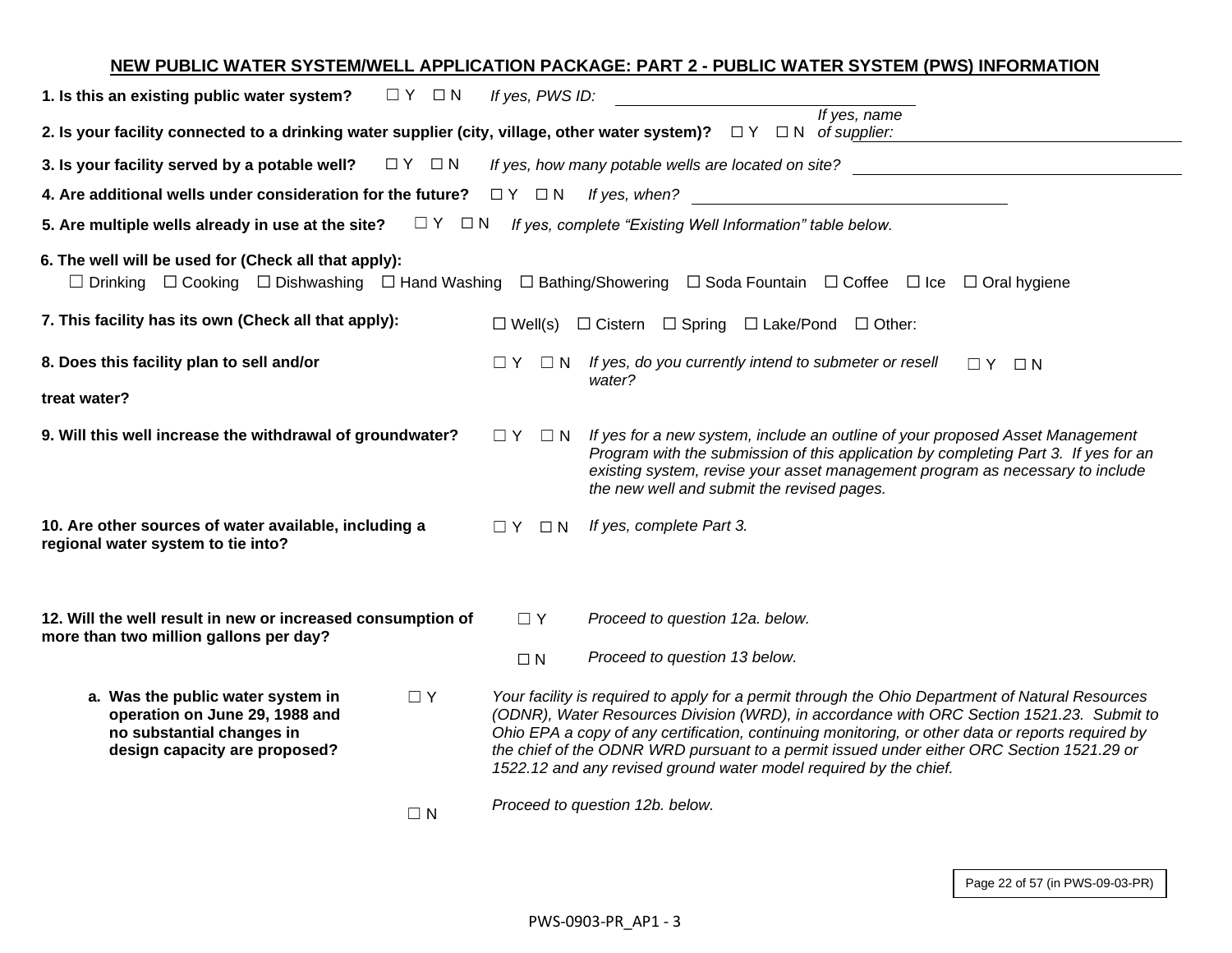**b. Do the proposed changes include only water distribution facilities?**

☐ Y *Proceed to question 13 below.*

☐ N *Your facility is required to apply for a permit through the Ohio Department of Natural Resources (ODNR), Water Resources Division (WRD), in accordance with ORC Section 1521.23. Submit to Ohio EPA a copy of any certification, continuing monitoring, or other data or reports required by the chief of the ODNR WRD pursuant to a permit issued under either ORC Section 1521.29 or 1522.12 and any revised ground water model required by the chief.*

**13. Is the total capacity of the proposed well greater than 100,000 gallons per day (70 gallons/minute)?** 

☐ Y ☐ N *If yes, applicant shall submit to the Ohio EPA a general plan for approval and verification of registration with ODNR's WWFR Program, pursuant to ORC Section 1521.16.*

Section 1521.16 of the Ohio Revised Code requires any facility with the capacity to withdraw 100,000 or more gallons per day to register with the ODNR's Water Withdrawal Facilities Registration (WWFR) Program.

# **PROPOSED WELL INFORMATION**

Have the well driller complete the proposed well information below. For public water systems with existing wells, provide available information in the "Existing Well Information" table below.

| <b>Well Name</b><br>(e.g., Well 1) | <b>Pump</b><br>design rate<br>(GPM) | <b>Proposed</b><br>Casing/<br><b>Well Depth</b> | Casing<br><b>Material</b><br>(PVC or Steel) | <b>Drilling</b><br><b>Method</b><br>(Rotary, Cable<br>Tool, Other) | <b>Aquifer Type</b><br>(e.g., Sand and<br>Gravel,<br>Limestone, Shale) | If More Than 1<br><b>Well, Pumping</b><br>Simultaneously<br>or Alternately? | <b>Well Screen?</b>    | Replacement<br>for Existing<br>Well? |
|------------------------------------|-------------------------------------|-------------------------------------------------|---------------------------------------------|--------------------------------------------------------------------|------------------------------------------------------------------------|-----------------------------------------------------------------------------|------------------------|--------------------------------------|
|                                    |                                     |                                                 |                                             |                                                                    |                                                                        |                                                                             | $\Box$ N<br>$\sqcap$ Y | $\Box$ N<br>7 Y                      |
|                                    |                                     |                                                 |                                             |                                                                    |                                                                        |                                                                             | $\Box$ N<br>ΠY         | $\Box$ N<br>⊓ Y                      |
|                                    |                                     |                                                 |                                             |                                                                    |                                                                        |                                                                             | $\Box$ N<br>ПY         | $\Box$ N<br>□ ∨                      |

## **EXISTING WELL INFORMATION**

Complete the table below for the existing wells on the property, including non-potable wells. Attach map and well data from the source water assessment to this application, if available.

**If there are multiple wells, are the wells** 

**pumped simultaneously or alternately?** □ Simultaneously □ Alternately **Are the existing wells all in the same aquifer?** □ Y □ N

Page 23 of 57 (in PWS-09-03-PR)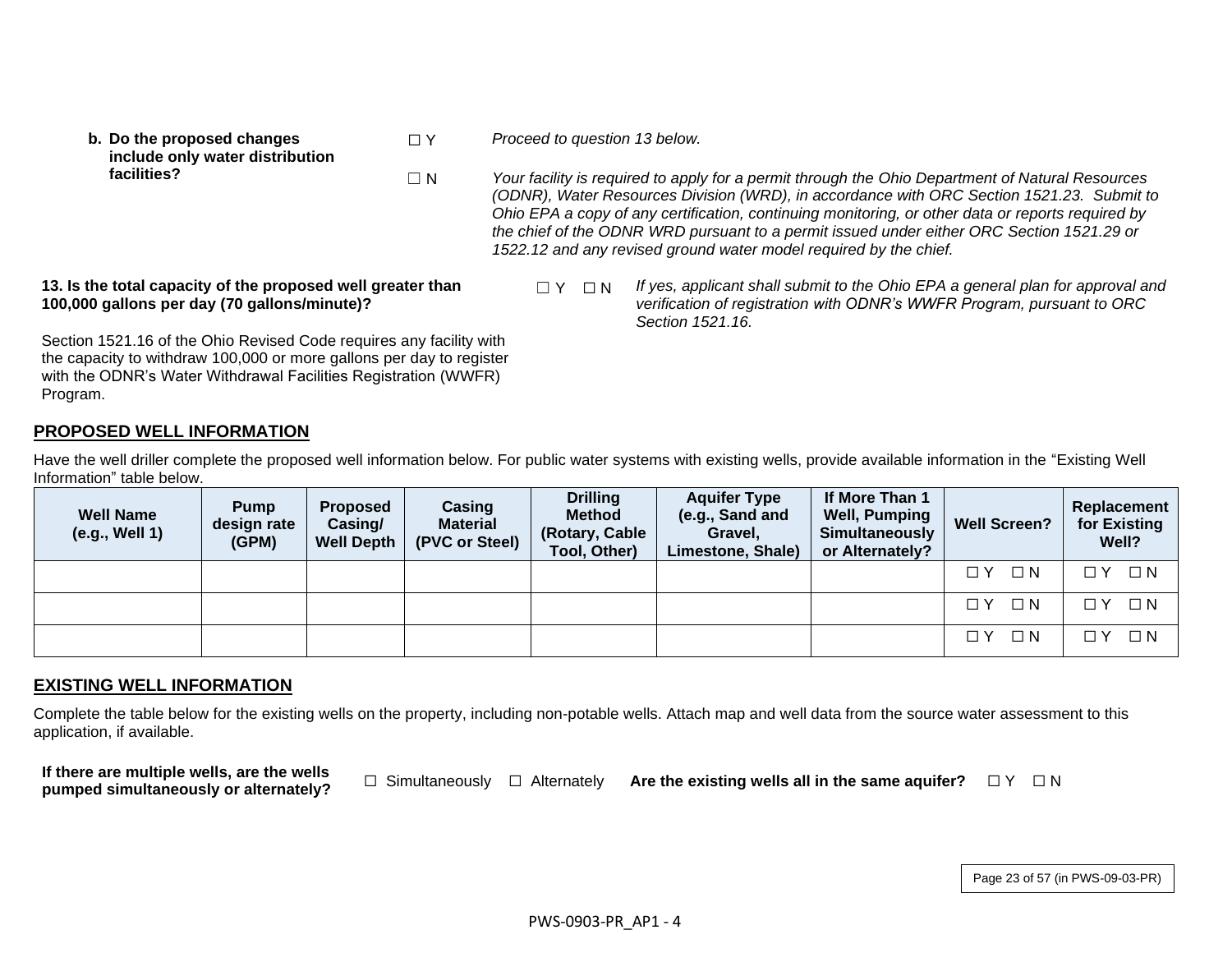*(if there are more than three existing wells, provide attachment)***:**

| <b>Well Name</b><br>(e.g., N. Well,<br>Well 1) | <b>Pump</b><br>design rate<br>(GPM) | <b>Casing Depth/</b><br><b>Well Depth</b> | Screened Interval<br>or Open Hole<br>Length | <b>Aquifer Type</b><br>(e.g., Sand and Gravel,<br>Limestone, Shale) | <b>ODNR Well Log</b><br><b>Number</b> | <b>Usage</b><br>(potable, non-potable,<br>other) |
|------------------------------------------------|-------------------------------------|-------------------------------------------|---------------------------------------------|---------------------------------------------------------------------|---------------------------------------|--------------------------------------------------|
|                                                |                                     |                                           |                                             |                                                                     |                                       |                                                  |
|                                                |                                     |                                           |                                             |                                                                     |                                       |                                                  |
|                                                |                                     |                                           |                                             |                                                                     |                                       |                                                  |

Page 24 of 57 (in PWS-09-03-PR)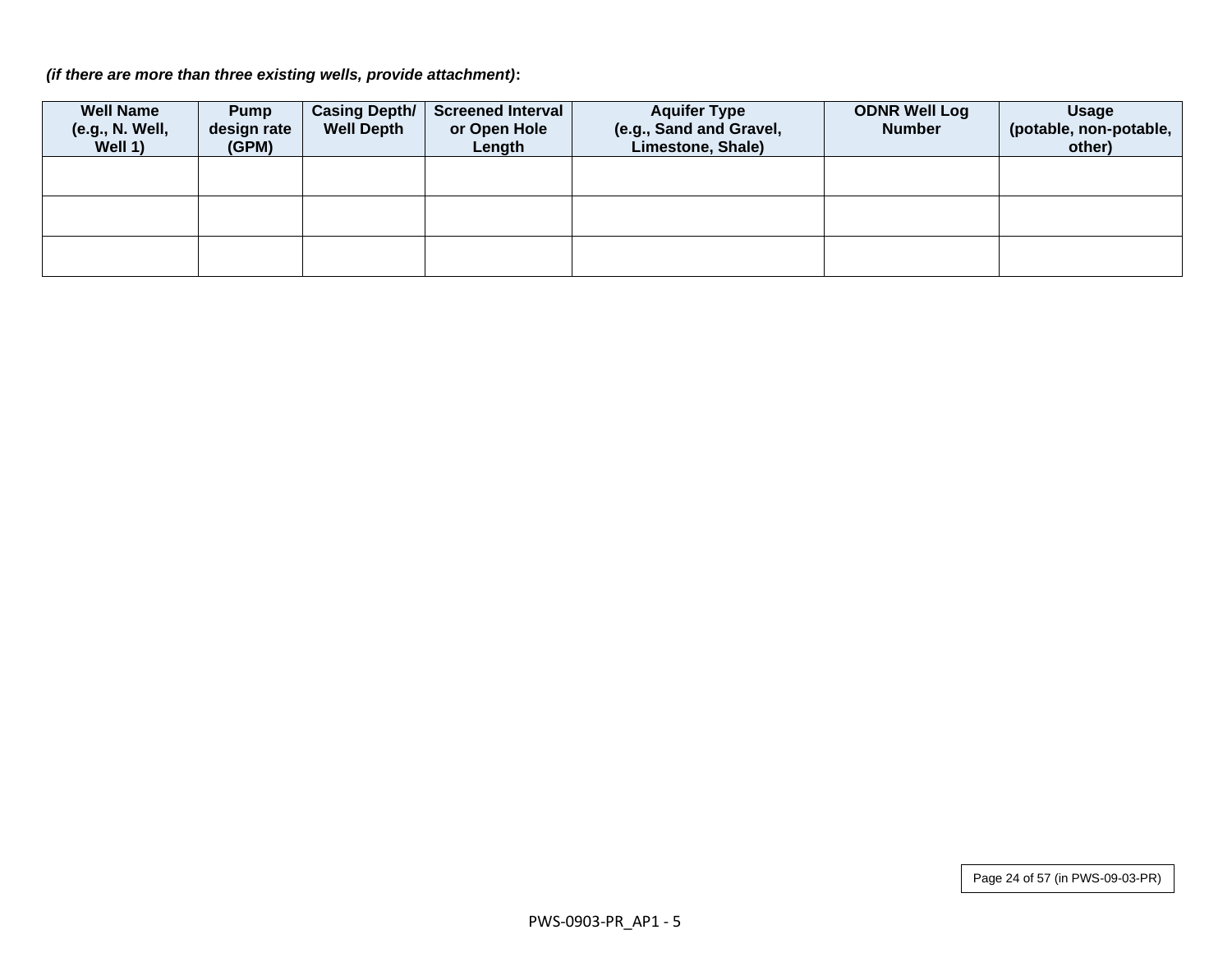## **NEW PWS/WELL APPLICATION PACKAGE: PART 3 - FACILITY DESCRIPTION AND PWS EVALUATION**

Ohio EPA will use the information on this page to determine whether the facility meets the requirements to be regulated as a public water system under the ORC 6109 and rules adopted thereunder. Ohio EPA will also use the type of population your facility will serve, to estimate how much water your facility will need, and to determine the isolation radius for your well. Complete the appropriate box(es) below based on your facility type. Complete "Other" if your facility type is not listed elsewhere.

| <b>SCHOOL/DAYCARE*</b>           |            | <b>RELIGIOUS INSTITUTIO</b>              |
|----------------------------------|------------|------------------------------------------|
| Total number of employees        |            | Total number of employees                |
| Average number employees per day |            | Average number of employees per day      |
| Maximum enrollment               |            | Seating capacity                         |
| Number of days staffed per week  |            | Number of days staffed per week          |
| Kitchen                          | $\sqcap$ N | No. of Parishioners that attend services |

**\*Note:** For religious institutions and schools that also function as day care centers, provide information for both functions.

| <b>RESTAURANT/ TAVERN</b>             | <b>NURSING HOME/HOSPITAL/INS'</b>     |
|---------------------------------------|---------------------------------------|
| Hours/day & days/year of operation    | Maximum number of beds                |
| Total number of employees             | Total number of employees             |
| Average number employees per day      | Average number of employees per day   |
| No. employees working 4 days per week | No. employees working 4 days per week |
| Seating capacity                      | Resident employees                    |
| Average number of customers per day   | Non-resident employees                |

| RETAIL/INDUSTRIAL/COMMERCIAL (circle one) |    |          | <b>MULTI FAMILY DWELLINGS (APARTME</b> |
|-------------------------------------------|----|----------|----------------------------------------|
| Hours of operation                        |    |          | Number of one-bedroom units            |
| Total number of employees                 |    |          | Number of two-bedroom units            |
| No. employees working 4 days per week     |    |          | Number of three-bedroom units          |
| Average number customers per day          |    |          |                                        |
| <b>Food Service</b>                       | ΠY | $\Box N$ | <b>ALLOTMENT/SUBDIVISION</b>           |
| <b>Shopping Center</b>                    |    | $\Box N$ | Number of single-family homes          |
| Showers                                   |    | ΠN       | Number of multi-family homes           |

| <b>CAMPGROUNDS/VACATION COTTAGES</b>                                  | <b>MOBILE HOME PARK</b>                |
|-----------------------------------------------------------------------|----------------------------------------|
| Seasonal start date                                                   | Number of spaces or lots               |
| Seasonal end date                                                     |                                        |
| Number of year-round occupants                                        | <b>OTHER</b>                           |
| Maximum number of units                                               | Hours of operation                     |
| Number of units with water and sewer                                  | Total number of employees              |
| Number of units with water only                                       | Average number of employees per day    |
| Number of units without water                                         | No. employees working 4 days per week  |
| Number of shower and bathhouses                                       | Average no. visitors/customers per day |
| Water line usage in off season:                                       | Seating capacity                       |
| $\Box$ Partially drained $\Box$ Fully drained $\Box$ Keep pressurized | Number of service connections          |
| Describe additional amenities supplied with water:                    | Number of days open to the public      |
|                                                                       | Concoral otant data (if applicable)    |

|                                   |                    | oodoona ona ac |
|-----------------------------------|--------------------|----------------|
| <b>CLUB/MEETING HALL</b>          | Describe facility: |                |
| Maximum occupancy                 |                    |                |
| Number of operating days per year |                    |                |
| <b>Food Service</b>               |                    |                |
|                                   |                    |                |

| <b>SCHOOL/DAYCARE*</b>                        |                      | <b>RELIGIOUS INSTITUTION*</b>            |  |          |  |  |
|-----------------------------------------------|----------------------|------------------------------------------|--|----------|--|--|
| employees                                     |                      | Total number of employees                |  |          |  |  |
| employees per day                             |                      | Average number of employees per day      |  |          |  |  |
| nent                                          |                      | Seating capacity                         |  |          |  |  |
| staffed per week                              |                      | Number of days staffed per week          |  |          |  |  |
|                                               | $\Box N$<br>$\Box$ Y | No. of Parishioners that attend services |  |          |  |  |
| s institutions and schools that also function |                      | Kitchen                                  |  | $\Box N$ |  |  |
| s, provide information for both functions.    |                      | Other functions during the week          |  | $\Box N$ |  |  |
|                                               |                      | If yes, describe:                        |  |          |  |  |

| <b>RESTAURANT/ TAVERN</b> | <b>NURSING HOME/HOSPITAL/INSTITUTION</b> |  |  |  |
|---------------------------|------------------------------------------|--|--|--|
| ys/year of operation      | Maximum number of beds                   |  |  |  |
| f employees               | Total number of employees                |  |  |  |
| er employees per day      | Average number of employees per day      |  |  |  |
| working 4 days per week   | No. employees working 4 days per week    |  |  |  |
|                           | Resident employees                       |  |  |  |
| er of customers per day   | Non-resident employees                   |  |  |  |

| RETAIL/INDUSTRIAL/COMMERCIAL (circle one) | <b>MULTI FAMILY DWELLINGS (APARTMENT, CONDO)</b> |  |  |  |  |
|-------------------------------------------|--------------------------------------------------|--|--|--|--|
| urs of operation                          | Number of one-bedroom units                      |  |  |  |  |
| tal number of employees                   | Number of two-bedroom units                      |  |  |  |  |
| employees working 4 days per week         | Number of three-bedroom units                    |  |  |  |  |

| <b>ALLOTMENT/SUBDIVISION</b>  |  |  |  |  |
|-------------------------------|--|--|--|--|
| Number of single-family homes |  |  |  |  |
| Number of multi-family homes  |  |  |  |  |

| <b>MOBILE HOME PARK</b>  |  |
|--------------------------|--|
| Number of spaces or lots |  |

| HFR                                    |  |
|----------------------------------------|--|
| Hours of operation                     |  |
| Total number of employees              |  |
| Average number of employees per day    |  |
| No. employees working 4 days per week  |  |
| Average no. visitors/customers per day |  |
| Seating capacity                       |  |
| Number of service connections          |  |
| Number of days open to the public      |  |
| Seasonal start date (if applicable)    |  |
| Seasonal end date (if applicable)      |  |
| Describe facility:                     |  |
|                                        |  |
|                                        |  |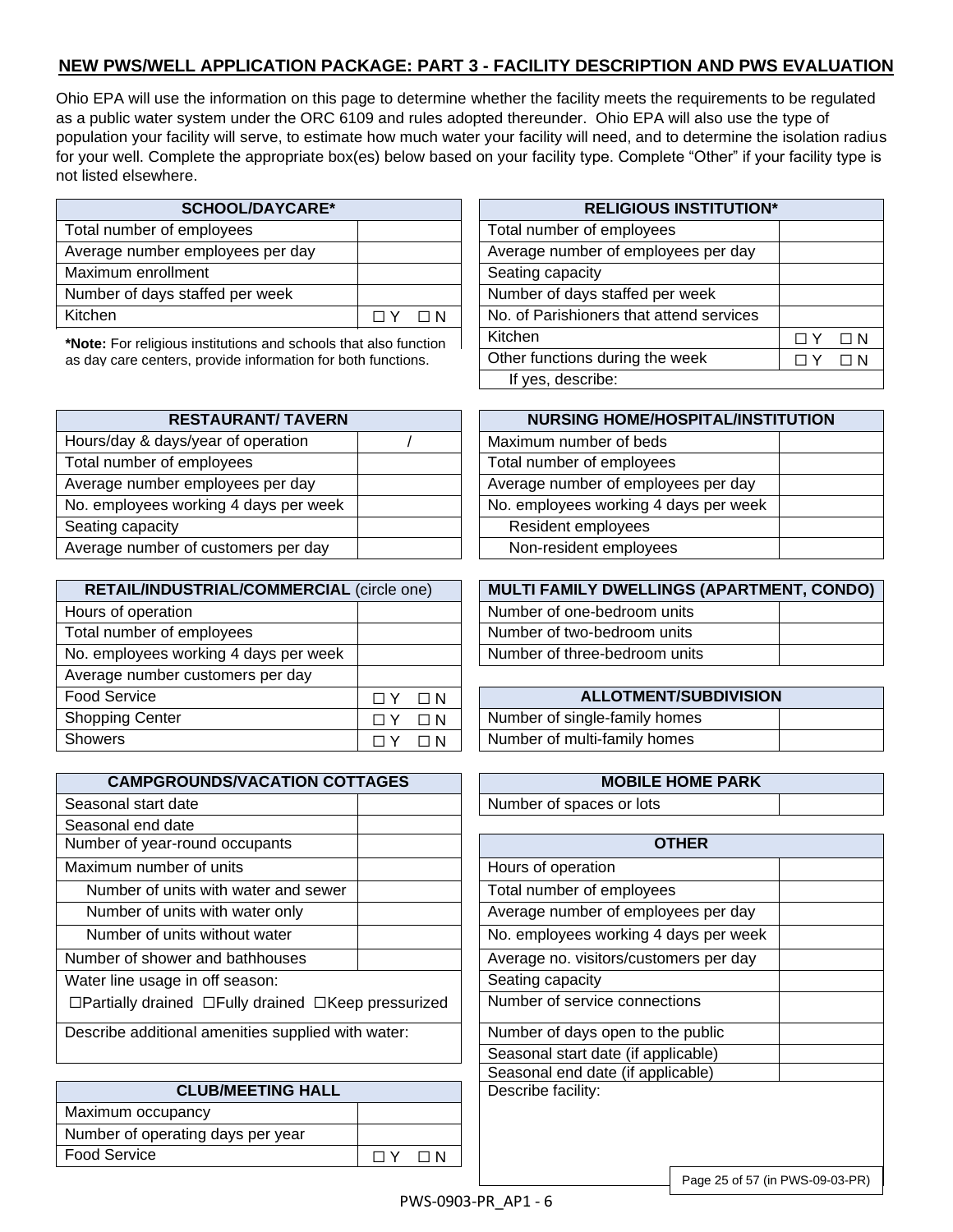#### **NEW PUBLIC WATER SYSTEM/WELL APPLICATION PACKAGE: PART 3 – ALTERNATIVES AND ASSET MANAGEMENT INFORMATION**

For a new public water system or an existing public water system that proposes an increase in the withdrawal of groundwater:

**Provide a summary of potential alternatives for the provision of drinking water that have been considered, including the potential for tie-in to a regional water system, and why these alternatives were not pursued (as an attachment as needed).** 

> Your public water system is required to have an asset management program. The contents of an asset management program are outlined in OAC Chapter 3745-87. Prior to detailed plan approval, the public water system must submit one of the following:

- i. An outline describing what the asset management program will entail prior to operation, or
- ii. An acceptable written description of the asset management program, or
- iii. An acceptable written completed asset management program

Once in operation your public water must have a written asset management program in place and the program must be reviewed annually and updated as necessary.

**Will your public water system include the sections outlined in OAC 3745-87 in your asset management program outline, written description or completed plan, as applicable?**  $\Box$  Y  $\Box$  N

To assist with completing your asset management program, templates are available online at: <https://epa.ohio.gov/ddagw/pws/assetmanagement>

Page 26 of 57 (in PWS-09-03-PR)